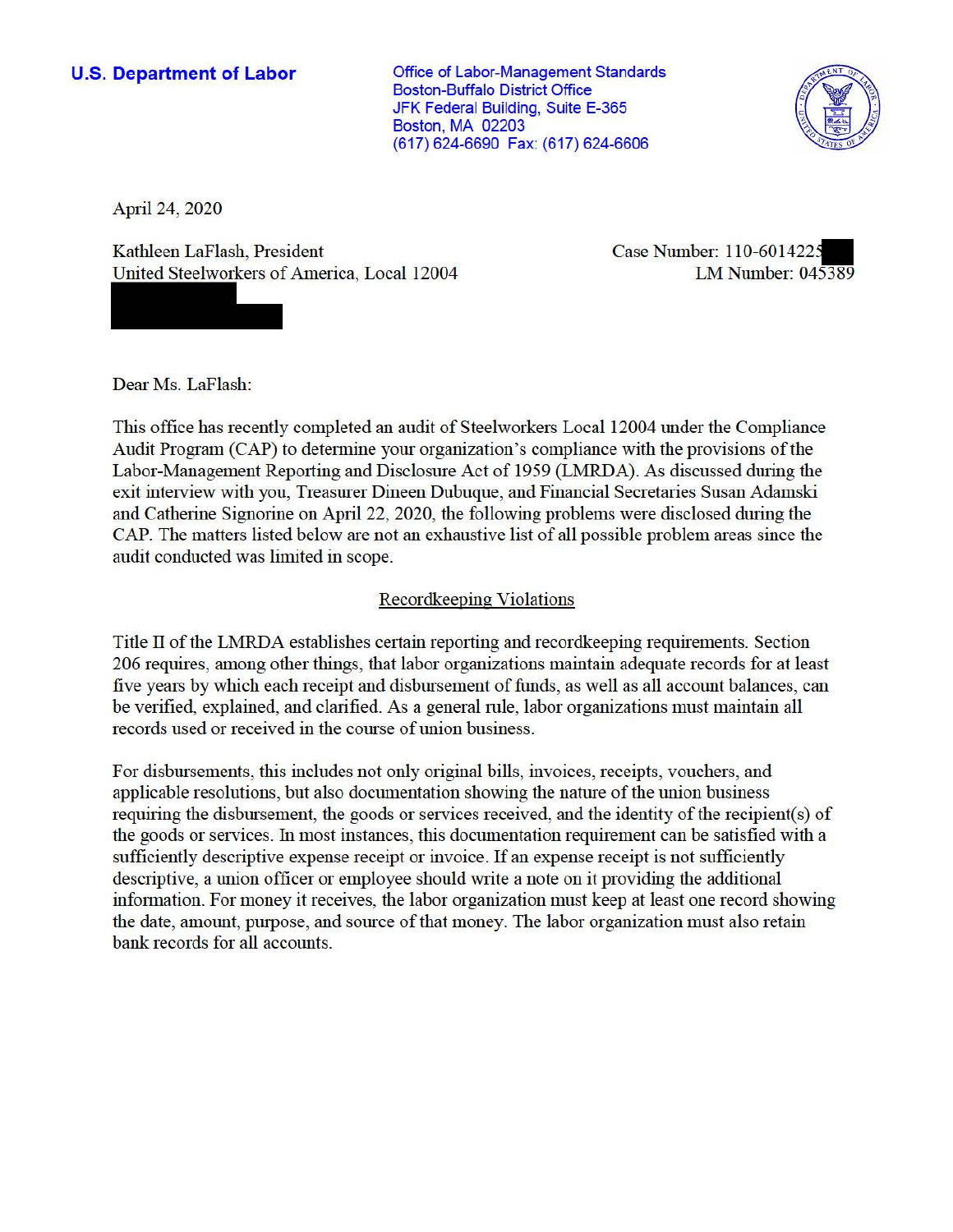The audit of Local 12004's 2018 records revealed the following recordkeeping violations:

1. General Reimbursed Expenses

 identify the recipient of the gift card. Local 12004 did not retain adequate documentation for the reimbursed expense of Catherine Signorine, who purchased a \$250 gift card to be awarded in the District 4 Educational Conference raffle. The union retained a receipt for this purchase, but the records do not

 disbursements. The president and treasurer (or corresponding principal officers) of your As noted above, labor organizations must retain original receipts, bills, and vouchers for all union, who are required to sign your union's LM-3 report, are responsible for properly maintaining union records.

2. Lost Wages

 Local 12004 did not retain adequate documentation for lost wage reimbursement payments to union officers totaling at least \$27,817. The union must maintain records in support of lost wage claims that identify each date lost wages were incurred, the number of hours lost on each date, the applicable rate of pay, and a description of the union business conducted. The OLMS audit found that Local 12004 kept the required records about lost time dates, hours, and rates of pay, but did not keep any records about the nature of the union business conducted.

 contains a sample of an expense voucher Local 12004 may use to satisfy this requirement. I have enclosed with this letter a compliance tip sheet, *Union Lost Time Payments*, that The sample identifies the type of information and documentation that the local must maintain for lost wages and other officer expenses.

Based on your assurance that Local 12004 will retain adequate documentation in the future, OLMS will take no further enforcement action at this time regarding the above violations.

## Reporting Violations

## 1. Disbursements to Officers

 Local 12004 did not include indirect wages to officers totaling at least \$27,817 in the employer for such lost wages and reported these payments in Item 54 (Other amounts reported in Item 24 (All Officers and Disbursements to Officers). The local paid the Disbursements).

 Local 12004 should report the lost wages initially paid by the employer, and later reimbursed, in Item 24, Column D, next to the officers' names who received these wages, and also at Item 45. An explanation of these gross wages should be included in Item 56 (Additional Information).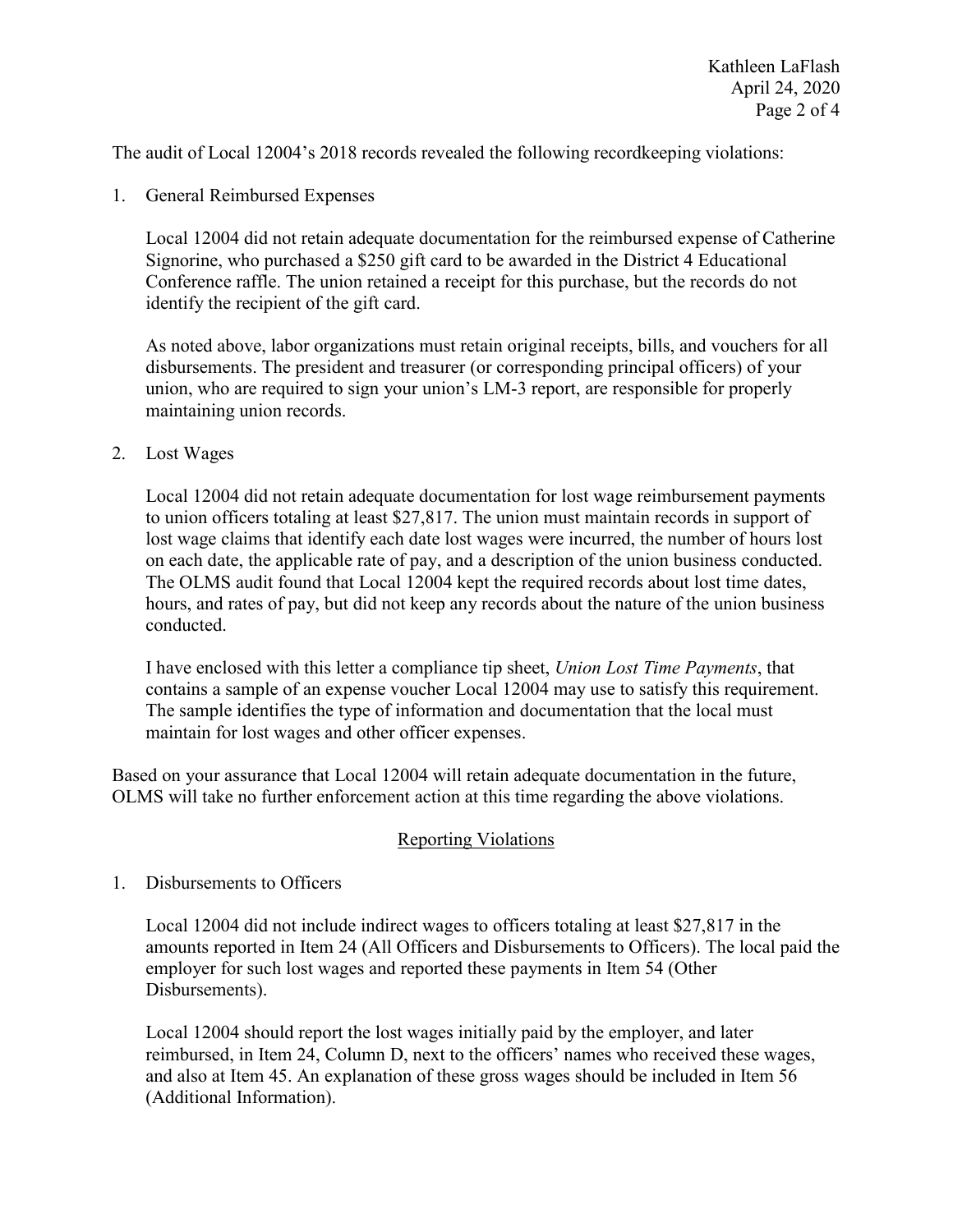The union must also report most direct disbursements to Local 12004 officers and some other things of value. See the instructions for Item 24 for a discussion of certain direct issued to a hotel) or for transportation by a public carrier (such as an airline) for an officer indirect disbursements made on behalf of its officers in Item 24. A "direct disbursement" to an officer is a payment made to an officer in the form of cash, property, goods, services, or disbursements to officers that do not have to be reported in Item 24. An "indirect disbursement" to an officer is a payment to another party (including a credit card company) for cash, property, goods, services, or other things of value received by or on behalf of an officer. However, indirect disbursements for temporary lodging (such as a union check traveling on union business should be reported in Item 48 (Office and Administrative Expense).

2. Failure to File Bylaws

 changes to its constitution or bylaws. Local 12004 amended its bylaws at some point in the past (the version provided to OLMS is undated), but did not file a copy with its LM-3 report for that year. The audit disclosed a violation of LMRDA Section 201(a), which requires that a union submit a copy of its revised constitution and bylaws with its LM report when it makes

for that year.<br>Local 12004 has now filed a copy of its constitution and bylaws.

reports it files with OLMS.<br>
<u>Other Issues</u> I am not requiring that Local 12004 file an amended LM-3 report for 2018 to correct the deficient items, but Local 12004 has agreed to properly report the deficient items on all future

1. Expense and Lost-time Reimbursement Policies

 clear policy regarding reimbursement to officers for expenses and lost time. OLMS As I discussed during the exit interview, the audit revealed that Local 12004 does not have a recommends that unions adopt written guidelines concerning such matters.

2. Undated Bylaws

 report. The absence of a date makes it impossible for anyone relying on this document to be The audit disclosed that Local 12004 has filed an undated copy of its bylaws with its LM-3 certain of its validity. OLMS recommends that unions adopt and file dated constitutions and bylaws.